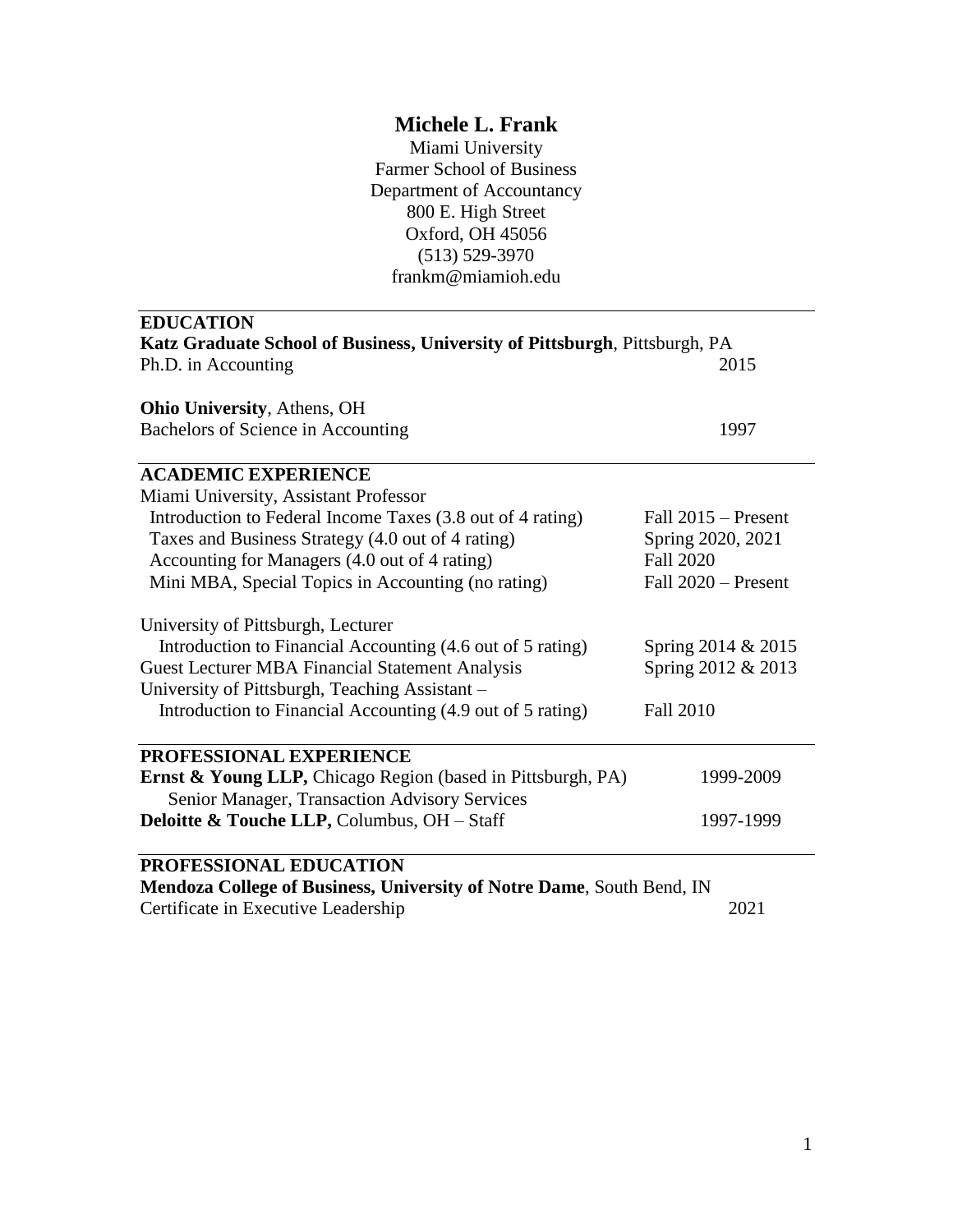## **ACADEMIC AWARDS:**

Miami University Associated Student Government Outstanding Professor Awards, 2021 Miami University Student Recognition of Teaching Excellence Award. 2020. Richard K. Smucker Teaching Excellence Award: Outstanding Junior Professor, 2018 Glen McLaughlin Prize for Research in Accounting and Ethics, 2018 Deloitte Foundation Doctoral Fellowship, 2014 Robert Perloff Doctoral Student Award, 2014 Accounting Doctoral Scholars (ADS) Program Fellowship, 2009-2013 David Berg Family Endowment Scholarship, 2013 AAA/Deloitte- J. Michael Cook Doctoral Consortium, Lake Tahoe, CA, 2011

# **TEACHING AND RESEARCH INTERESTS**

**Teaching Interests:** Undergraduate and graduate taxation and financial accounting

**\_\_\_\_\_\_\_\_\_\_\_\_\_\_\_\_\_\_\_\_\_\_\_\_\_\_\_\_\_\_\_\_\_\_\_\_\_\_\_\_\_\_\_\_\_\_\_\_\_\_\_\_\_\_\_\_\_\_\_\_\_\_\_\_\_\_\_\_\_\_\_\_**

**Research Interests:** I use psychological theory to better understand the judgment and decision-making processes of professionals in business settings. My research examines how institutional and environmental factors influence such judgments and identifies interventions that mitigate cognitive biases.

**\_\_\_\_\_\_\_\_\_\_\_\_\_\_\_\_\_\_\_\_\_\_\_\_\_\_\_\_\_\_\_\_\_\_\_\_\_\_\_\_\_\_\_\_\_\_\_\_\_\_\_\_\_\_\_\_\_\_\_\_\_\_\_\_\_\_\_\_\_\_\_\_**

# **PEER-REVIEWED PUBLICATIONS:**

Farrell, A.M., and M. L. Frank, M.L. 2021. It's Complicated: How a Subordinate's Gender Influences Supervisors' Use of Past Performance Information When Appraising Potential. Forthcoming, *Journal of Management Accounting Research*

Frank, M.L., J. Grenier, and J. Pyzoha. 2021. Board Liability for Cyberattacks: The Effects of a Prior Attack and Implementing the AICPA's Cybersecurity Framework. Forthcoming, *Journal of Accounting and Public Policy*

Maksymov, E., M.L. Frank, M. Peecher, and A. Reffett. 2020. Audit Liability Insurance: Peering Inside Insurers' Decision Processes. Forthcoming, *Contemporary Accounting Research*

Frank, M.L. 2020. When Do Auditors' Professional Values Constrain the Biasing Effects of Self Interest? : An Experimental Investigation. *Behavioral Research in Accounting*  32(2): 41-55.

Frank, M.L., J. Grenier, and J. Pyzoha. 2019. How Prior Cyberattacks Influence the Efficacy of cybersecurity Risk Management Reporting and Independent Assurance. *Journal of Information Systems* 33 (3): 183-200.

Brink, W.D., M.L. Frank and, V. Hansen. 2018. Using Excel to Evaluate the Taxation of Investments. *Tax Advisor.* November 2018.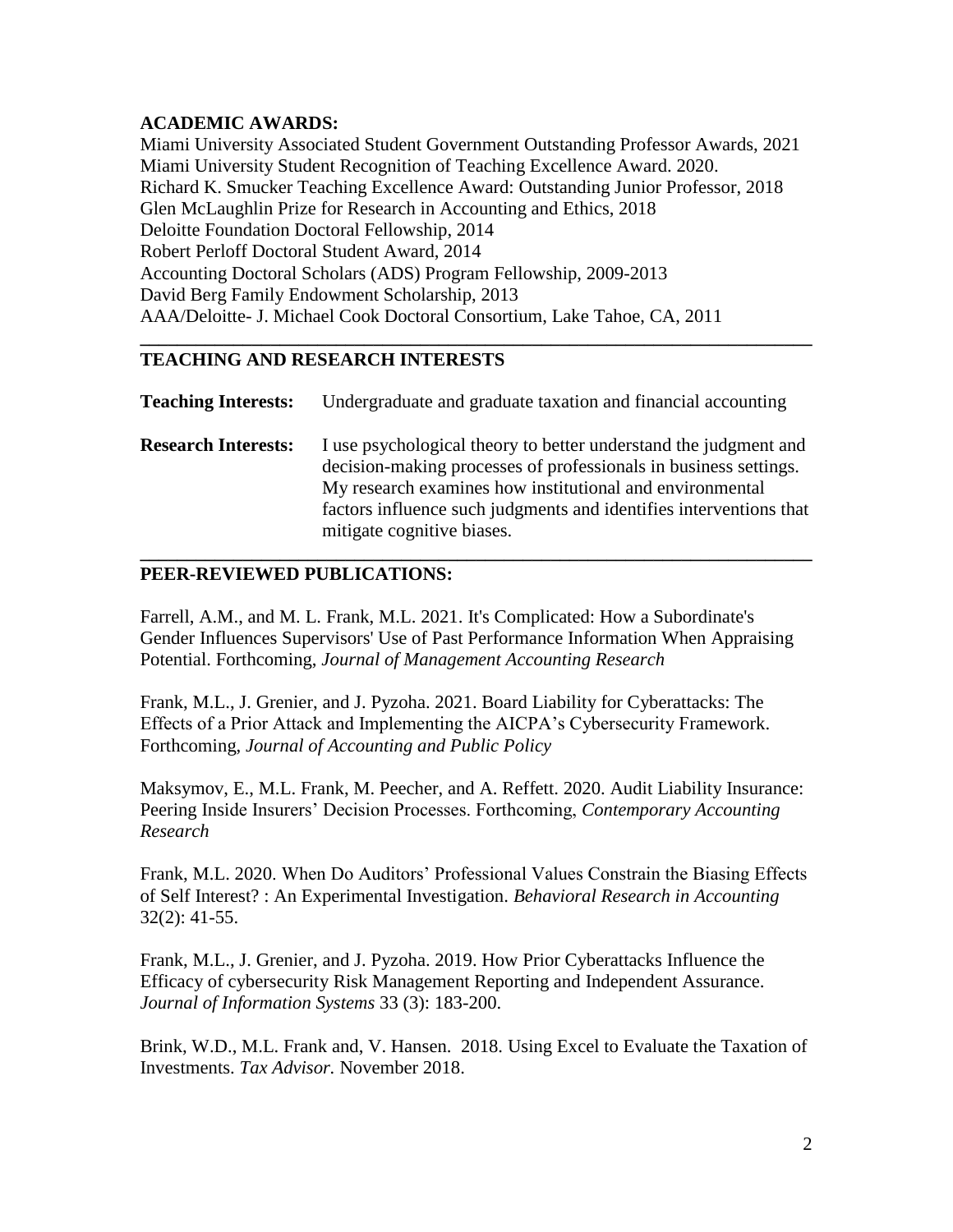Frank, M.L., and C.A. Lenns. 2018. Consolidated Group Tax Allocation Agreements: How to Handle Tax Attribute Carryovers. *The CPA Journal* 88(10): 30-34.

Frank, M.L., and V.B. Hoffman. 2015. Discussion of Construal Instructions and Professional Skepticism in Evaluating Complex Estimates. *Accounting Organizations & Society* 46 (2015): 56-58.

Frank, M.L., and V.B. Hoffman. 2015. How Audit Reviewers Respond to an Audit Preparer's Affective Bias – The Ironic Rebound Effect. *The Accounting Review* 90(2): 559-577.

Chung, J., C. Cullinan, M.L. Frank, J. Long, J. Mueller-Phillips and D. O'Reilly. 2013. The Auditor's Approach to Subsequent Events: Insights From the Academic Literature. *Auditing: A Journal of Practice and Theory* 32(Supplement 1): 167-207.

## **OTHER PUBLICATIONS:**

Maksymov, E., M.L. Frank, M. Peecher and A. Reffett. 2018. PLI Can Add Significant Value to Small and Mid-Size Audit Firms. *PLUS Journal*.

**\_\_\_\_\_\_\_\_\_\_\_\_\_\_\_\_\_\_\_\_\_\_\_\_\_\_\_\_\_\_\_\_\_\_\_\_\_\_\_\_\_\_\_\_\_\_\_\_\_\_\_\_\_\_\_\_\_\_\_\_\_\_\_\_\_\_\_\_\_\_\_\_**

## **WORKING PAPERS:**

Frank, M.L. 2021. Do Audit Seniors Understand When Their Behavior Could Diminish the Public's Trust?

Frank, M.L., J.H Grenier, J.S. Pyzoha, and N. B. Zielinski. 2021. Practitioner Summary: How Disclosing a Prior Cyberattack Influences the Efficacy of Cybersecurity Risk Management Reporting and Independent Assurance

Frank, M.L. 2021. An Integrative Approach to Accounting Education: A Case Relating Tax and Financial Reporting Concepts

#### **WORK IN PROGRESS:**

Frank, M., G.J. Jenkins, J. Pyzoha, A. Reffett. Getting Audit Researchers' Feet Wet with Alternative Participant Pools

Frank, M. and D. Stoel. Assessing Potential

Farrell, A., M. Frank, K. Humphreys, R. Lewis. Shifting Standards

Ballou, B., M. Frank, A. Reffett. A Cognitive Apprenticeship Model of Accounting Education

Eaton, T., M. Frank, J. Grenier, J. Pyzoha. Ethics in Accounting Research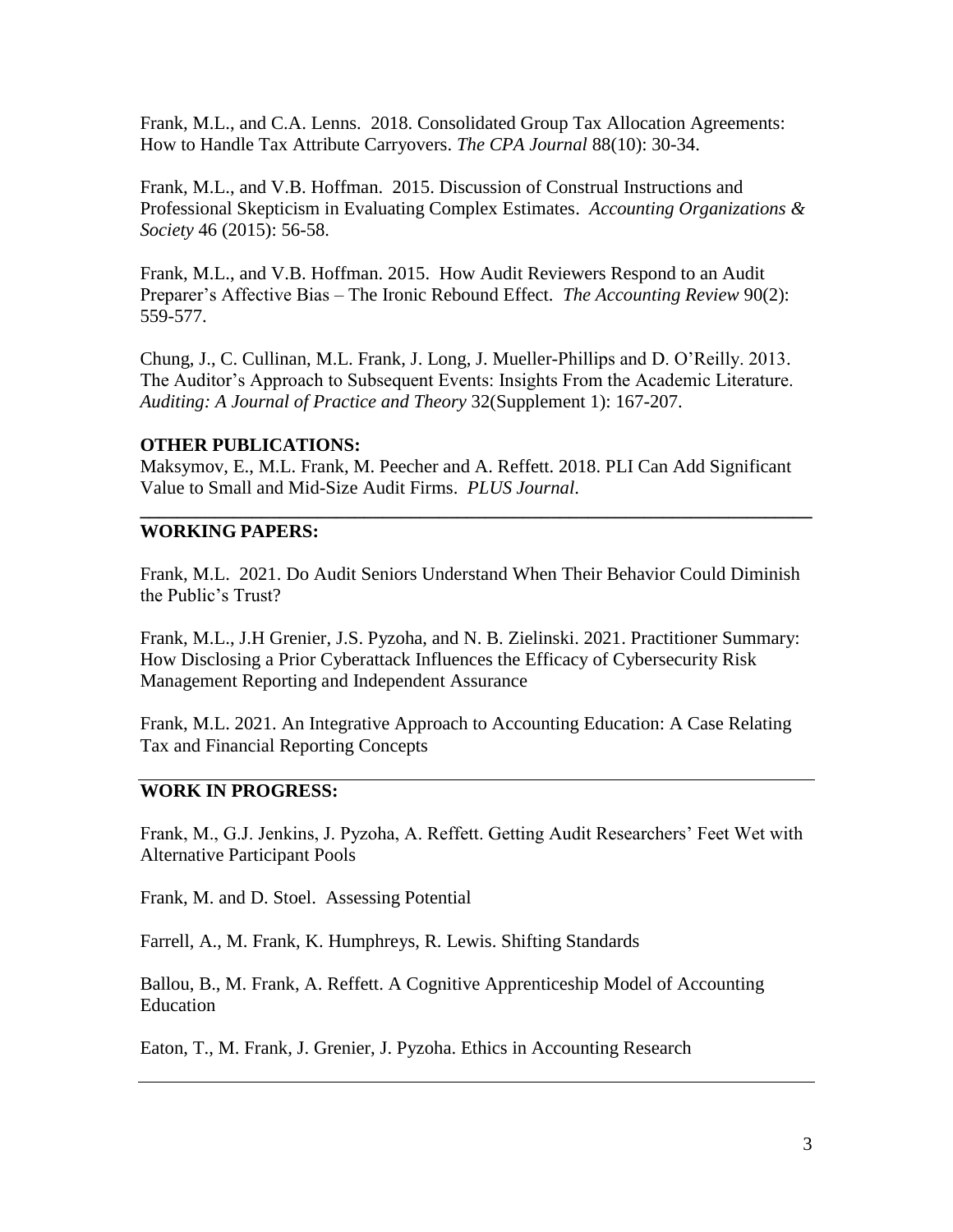#### **WORKSHOP AND CONFERENCE PRESENTATIONS:**

Miami University, Women in Finance Panel, November 2019 University of Oklahoma, April 2018 AAA Mid-Year Accounting Behavior and Organizations Meeting, October 2017 AAA Annual Meeting, August, 2017 AAA New Faculty Consortium, January 2016 Northeastern University, February 2015 Miami University Accounting Workshop, January 2015 AAA Accounting PhD Rookie Recruiting & Research Camp, December 2014 University of Pittsburgh Accounting Workshop, March 2014 Ernst & Young Current Developments Seminar, M&A Workshop, January, 2013 AAA Mid-Year Auditing Meeting, Poster Presentation, January 2013 Institute of Fraud Prevention Annual Meeting, Paper Presentation, November 2012 Ernst & Young Current Developments Seminar, M&A Workshop, January, 2012 AAA Mid-Year Auditing Meeting, Paper Presentation, January 2012 University of Pittsburgh Accounting Workshop, December 2010

#### **INTERNAL SERVICE:**

Instructor, Miami University Mini MBA program (2020) Member, Center for Teaching Effectiveness Learning Community: Defining, Implementing, and Assessing Critical Thinking Across Disciplines at Miami (2020 present) President, Miami University Chapter of Beta Gamma Sigma (2020-Present) Member, Farmer School of Business Teaching Effectiveness Committee (2019-Present) Advisor, Beta Alpha Psi (2020-present) Member, Miami University Department of Accountancy Curriculum Committee (2018- Present) Member, Miami University Department of Accountancy Teaching Effectiveness Committee (2018-2020) Member, Miami University Department of Accountancy Faculty Development Committee (2016-2020) Faculty Advisor for Honors Extension – Julia Schultz (2020) Faculty Advisor for Honors Extension – Jack Freim (2019) Faculty Advisor, Deloitte FanTaxtic Case Competition (2017, 2018, 2019) Alternate Member of Farmer School of Business Academic Dishonesty Committee (2016-2019)